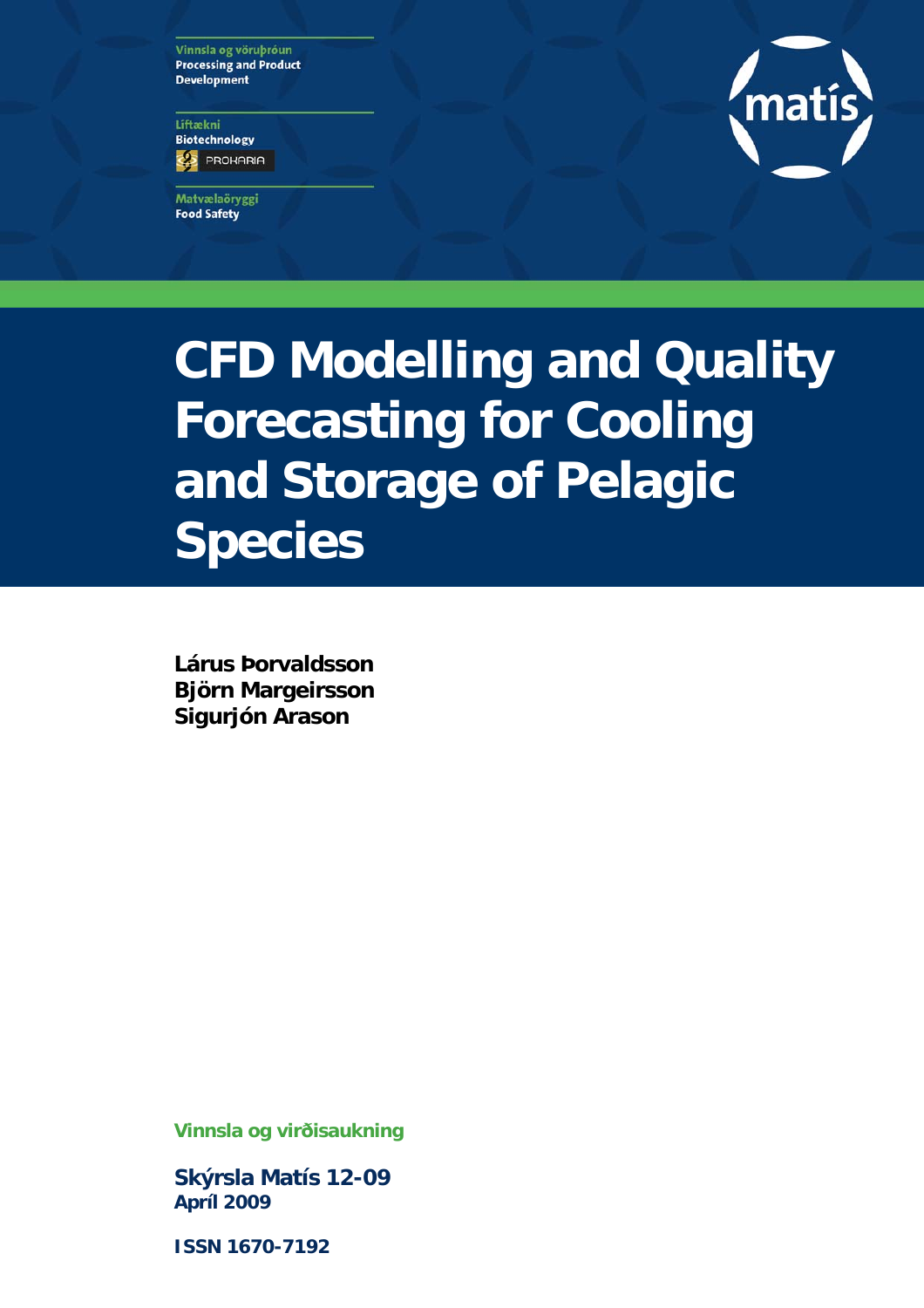# Skýrsluágrip Matís ohf<br>Matis Food Research, Innovation & Safety **Report Summary**



ISSN: 1670-7192

| Titill / Title            | CFD Modelling and Quality Forecasting for Cooling and Storage of<br><b>Pelagic Species.</b>                                                                                                                                                                                                                                                                                                                                                                                                                                                                                                                                                                                                                                                                                                                                                                                                                                                                |                     |            |  |  |  |
|---------------------------|------------------------------------------------------------------------------------------------------------------------------------------------------------------------------------------------------------------------------------------------------------------------------------------------------------------------------------------------------------------------------------------------------------------------------------------------------------------------------------------------------------------------------------------------------------------------------------------------------------------------------------------------------------------------------------------------------------------------------------------------------------------------------------------------------------------------------------------------------------------------------------------------------------------------------------------------------------|---------------------|------------|--|--|--|
| Höfundar / Authors        | Lárus Þorvaldsson, Björn Margeirsson, Sigurjón Arason                                                                                                                                                                                                                                                                                                                                                                                                                                                                                                                                                                                                                                                                                                                                                                                                                                                                                                      |                     |            |  |  |  |
| Skýrsla / Report no.      | 12-09                                                                                                                                                                                                                                                                                                                                                                                                                                                                                                                                                                                                                                                                                                                                                                                                                                                                                                                                                      | Útgáfudagur / Date: | Apríl 2009 |  |  |  |
| Verknr. / project no.     | 1851                                                                                                                                                                                                                                                                                                                                                                                                                                                                                                                                                                                                                                                                                                                                                                                                                                                                                                                                                       |                     |            |  |  |  |
| Styrktaraðilar / funding: | AVS rannsóknasjóður í sjávarútvegi, Byggðastofnun                                                                                                                                                                                                                                                                                                                                                                                                                                                                                                                                                                                                                                                                                                                                                                                                                                                                                                          |                     |            |  |  |  |
| Ágrip á íslensku:         | verkefninu er tölvuvætt varma- og straumfræðilíkan<br>af<br>smíðað.<br>geymslutönkum<br>uppsjávarafla<br>Inntak<br>líkansins<br>er<br>tímaháður umhverfishiti sem aftur skilar hitastigsdreifingu þeirrar<br>blöndu uppsjávarafla og sjós sem geymd er í tönkunum. Það líkan<br>er svo samtvinnað gæðaspálíkani sem segir til um þróun<br>skemmdareinkennandi efna svo sem TMA og NH <sub>3</sub> út frá þeirri<br>hitastigssögu sem fæst úr varmafræðilíkaninu. Meginafrakstur<br>verkefnisins er þróun og beiting tækni sem gerir það mögulegt að<br>skemmdaferla<br>uppsjávarafla<br>um<br>við<br>gefna<br>spá<br>fyrir<br>umhverfishitasögu. Sú tækni gæti reynst gríðarlega notadrjúg í<br>meðhöndlun og vinnslu uppsjávarafla.<br>Samstarfsfyrirtæki í verkefninu eru Síldarvinnslan, Skinney-<br>Þinganes og HB Grandi.                                                                                                                             |                     |            |  |  |  |
| Lykilorð á íslensku:      | Tölvuvædd varma- og straumfræði, uppsjávarfiskur, gæðaspálíkan                                                                                                                                                                                                                                                                                                                                                                                                                                                                                                                                                                                                                                                                                                                                                                                                                                                                                             |                     |            |  |  |  |
| Summary in English:       | In this project a thermodynamic model of storage tanks used for<br>cooling and storage of pelagic species is constructed. The input for<br>the model is transient ambient temperature, which gives the<br>temperature and velocity distribution in the mixture of pelagic<br>species and seawater. This model is then coupled with a quality<br>forecast model, which predicts the development of spoilage<br>indicators such as TMA and NH <sub>3</sub> from the temperature time series<br>which are retrieved from the thermodynamic model. The main<br>result of the project was the development and application of a<br>technique which makes it possible to predict the spoilage of<br>pelagic species given only ambient temperature history. This could<br>prove immensely useful in the management and processing of<br>pelagic species.<br>The following companies take part in this project: Síldarvinnslan,<br>Skinney-Þinganes and HB Grandi. |                     |            |  |  |  |
| English keywords:         | Computational fluid dynamics, pelagic species, quality forecasting                                                                                                                                                                                                                                                                                                                                                                                                                                                                                                                                                                                                                                                                                                                                                                                                                                                                                         |                     |            |  |  |  |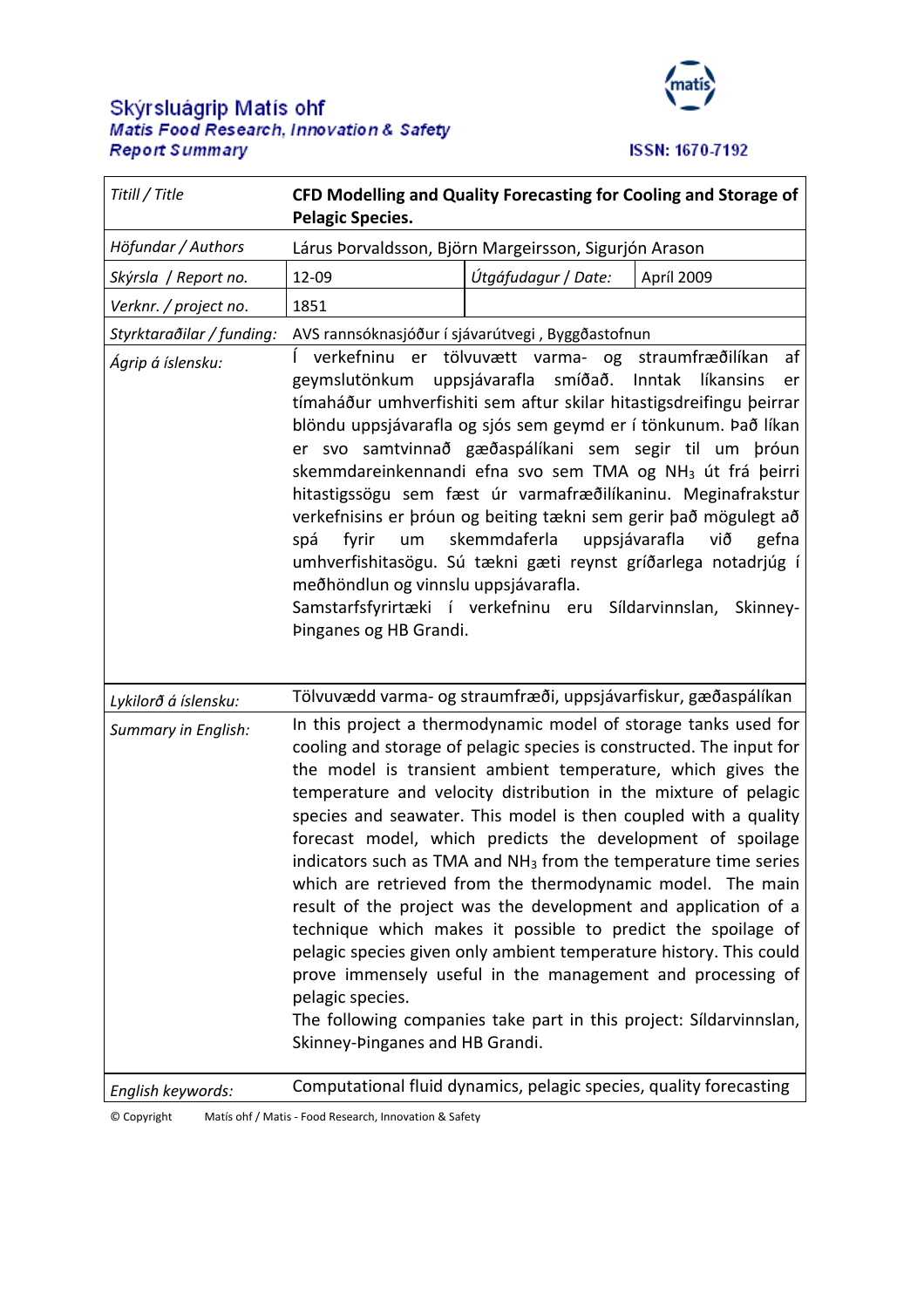# **Table of Contents**

| 1              |       |  |
|----------------|-------|--|
| $\overline{2}$ |       |  |
|                | 2.1   |  |
|                | 2.2   |  |
|                | 2.3   |  |
|                | 2.4   |  |
|                | 2.5   |  |
|                | 2.6   |  |
|                | 2.6.1 |  |
|                | 2.6.2 |  |
|                | 2.7   |  |
|                | 2.8   |  |
| 3              |       |  |
|                | 3.1   |  |
|                | 3.2   |  |
|                | 3.2.1 |  |
|                | 3.3   |  |
| 4              |       |  |
|                |       |  |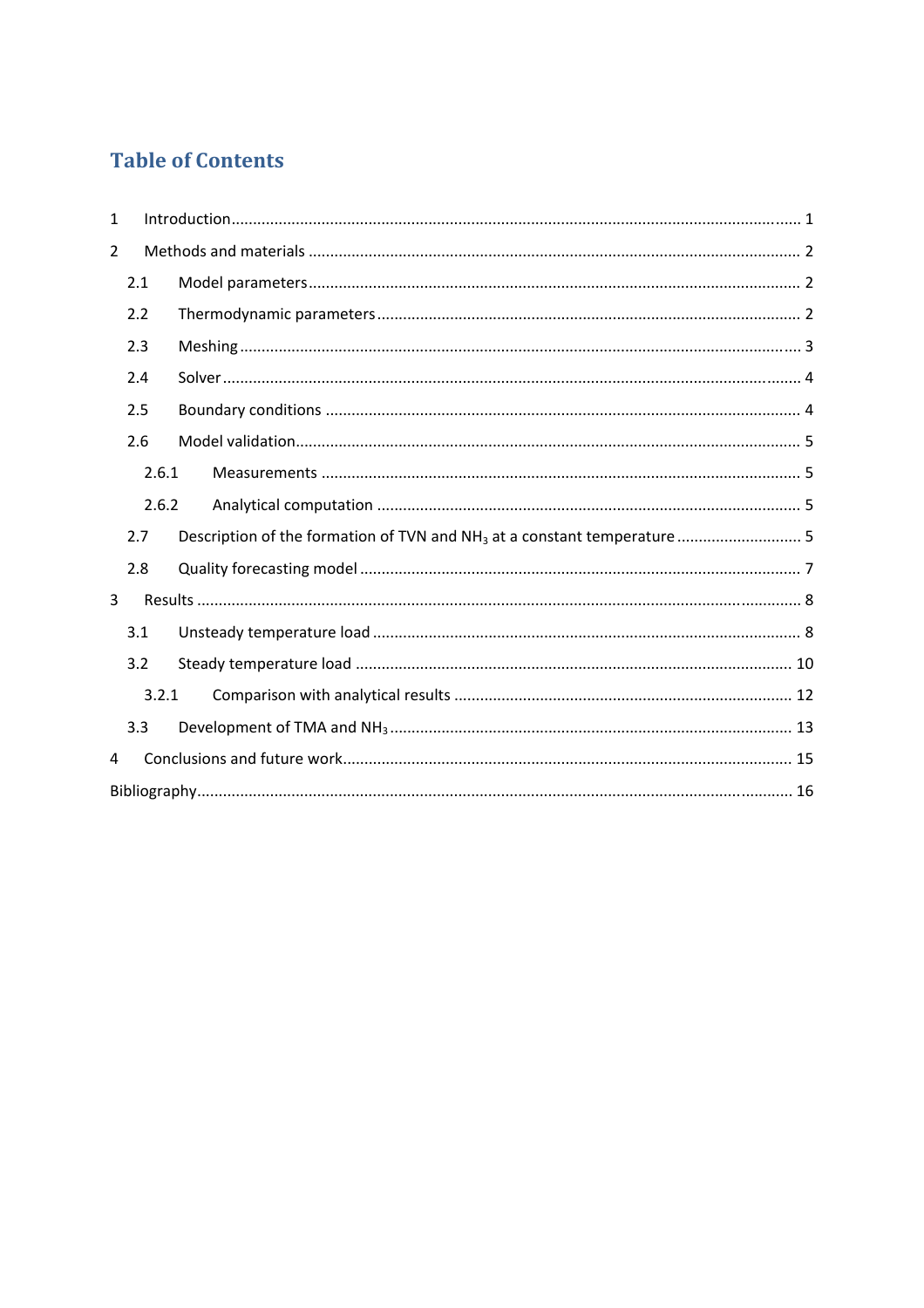# **1 Introduction**

In this study storage tanks for pelagic species are thermodynamically modelled. The model is based on four tanks located in Höfn, a town in SE‐Iceland and are owned and operated by Skinney‐ Þinganes, a fisheries firm operated from the same location. The layout of the tanks can be seen in Figure 1.

In the thermodynamic modelling a transient temperature load can be applied which then gives the corresponding temperature and velocity distribution of the mixture of seawater and pelagic species.

The thermodynamic model is then coupled with a quality forecasting model where a set of differential equations is constructed based on experimental results about the formation of spoilage indicators such as TMA and  $NH<sub>3</sub>$  over time for a given temperature history.



**Figure 1: Setup of storage tanks for pelagic species in Höfn.**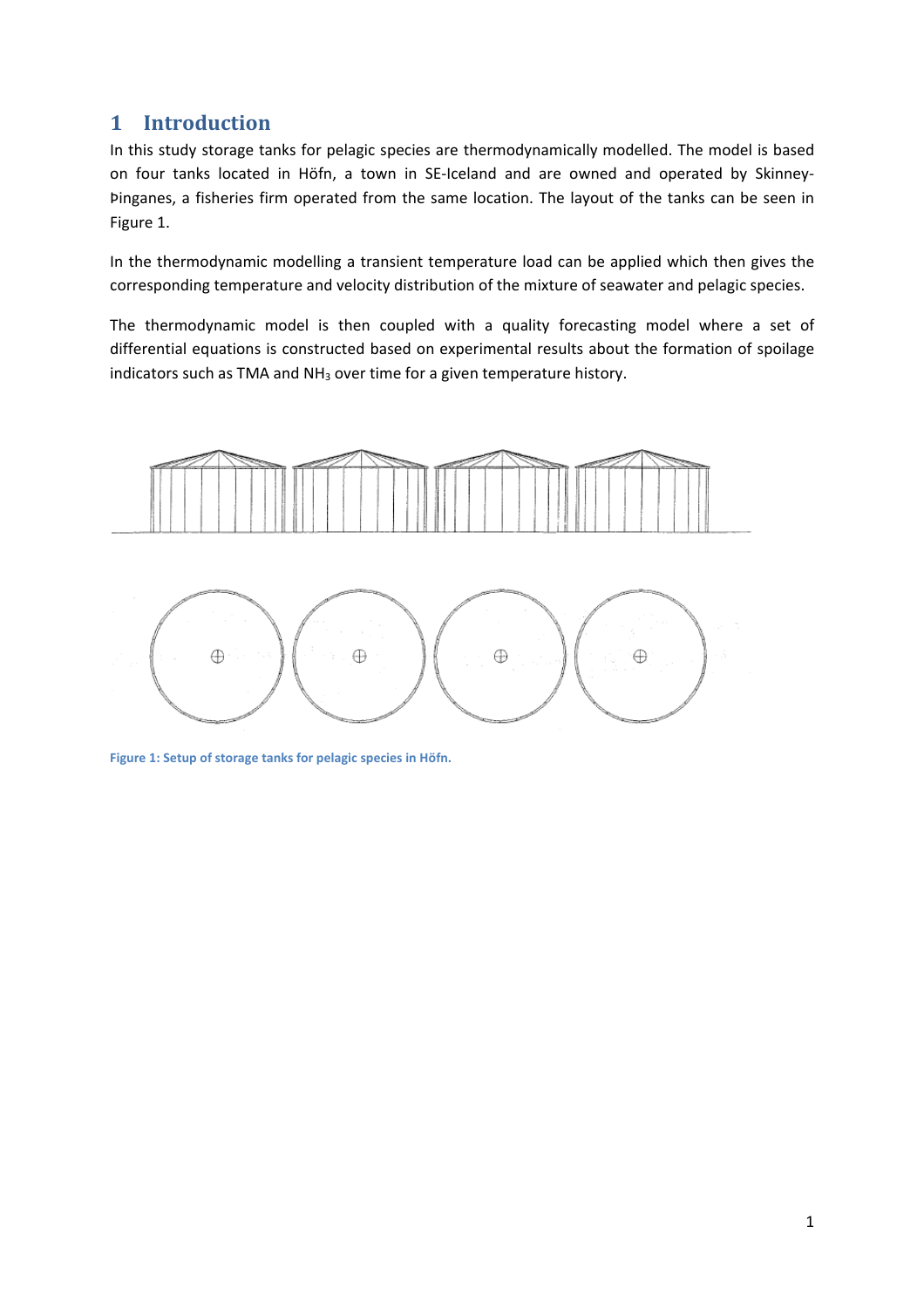# **2 Methods and materials**

### **2.1 Model parameters**

The tanks are modelled two-dimensionally since they are assumed to be fully axi-symmetric. Each tank can hold up to V=400m<sup>3</sup> and has an inner radius of  $r_i$  = 5m and height of  $h_t$  = 5.1m. The tanks have  $t_t$ =15 cm thick concrete walls making the outer radius  $r_0$ =5.15m. When modelling the use of ice slurry a certain part of the volume is modelled as solid ice. This is done since it is computationally unfeasible to model each particle in the ice slurry.

### **2.2 Thermodynamic parameters**

In this study both transient temperature and a constant temperature of 15°C is applied to the system. The heat is conducted through a 15cm thick concrete wall. The concrete is assumed to have the following thermodynamic properties: ρ =2300 kg/m<sup>3</sup>, c<sub>p</sub> = 880 J/kg/°C and *k*=0.63 W/m/K.

The physical properties of seawater are retrieved from Seton Bennett (2008) assuming 3.5% salinity and are listed in Table 1.

| T [°C]                   | n                    | 10                   | 20                   |
|--------------------------|----------------------|----------------------|----------------------|
| $P$ [kg/m <sup>3</sup> ] | 1028.1               | 1026.96              | 1024.75              |
| $c_p$ [J/kg/K]           | 3985                 | 3989                 | 3993                 |
| $k$ [W/m/K]              | 0.563                | 0.5795               | 0.596                |
| $\mu$ [kg/m/s]           | $1.88 \cdot 10^{-3}$ | $1.48 \cdot 10^{-3}$ | $1.08 \cdot 10^{-3}$ |

#### **Table 1: Physical properties of seawater**

The physical properties of pelagic species are assumed to be the same as white fish where the heat capacity and conductivity are retrieved from J. Zueco (2003).

**Table 2: Physical properties of pelagic fish**

| T [°C]                   | 0    | 10     | 20     |
|--------------------------|------|--------|--------|
| $P$ [kg/m <sup>3</sup> ] | 1070 | 1069.2 | 1067.7 |
| $c_p$ [J/kg/K]           | 4144 | 3683   | 3222   |
| $k$ [W/m/K]              | 0.43 | 0.43   | 0.43   |
| $\mu$ [kg/m/s]           |      |        |        |

What is probably the largest assumption in this study is to consider the fish and seawater mixture as a homogeneous fluid. This is done in order to spare computational power and thereby speed up the calculations. The physical parameters are weighted in relation to the mass percentage of each material.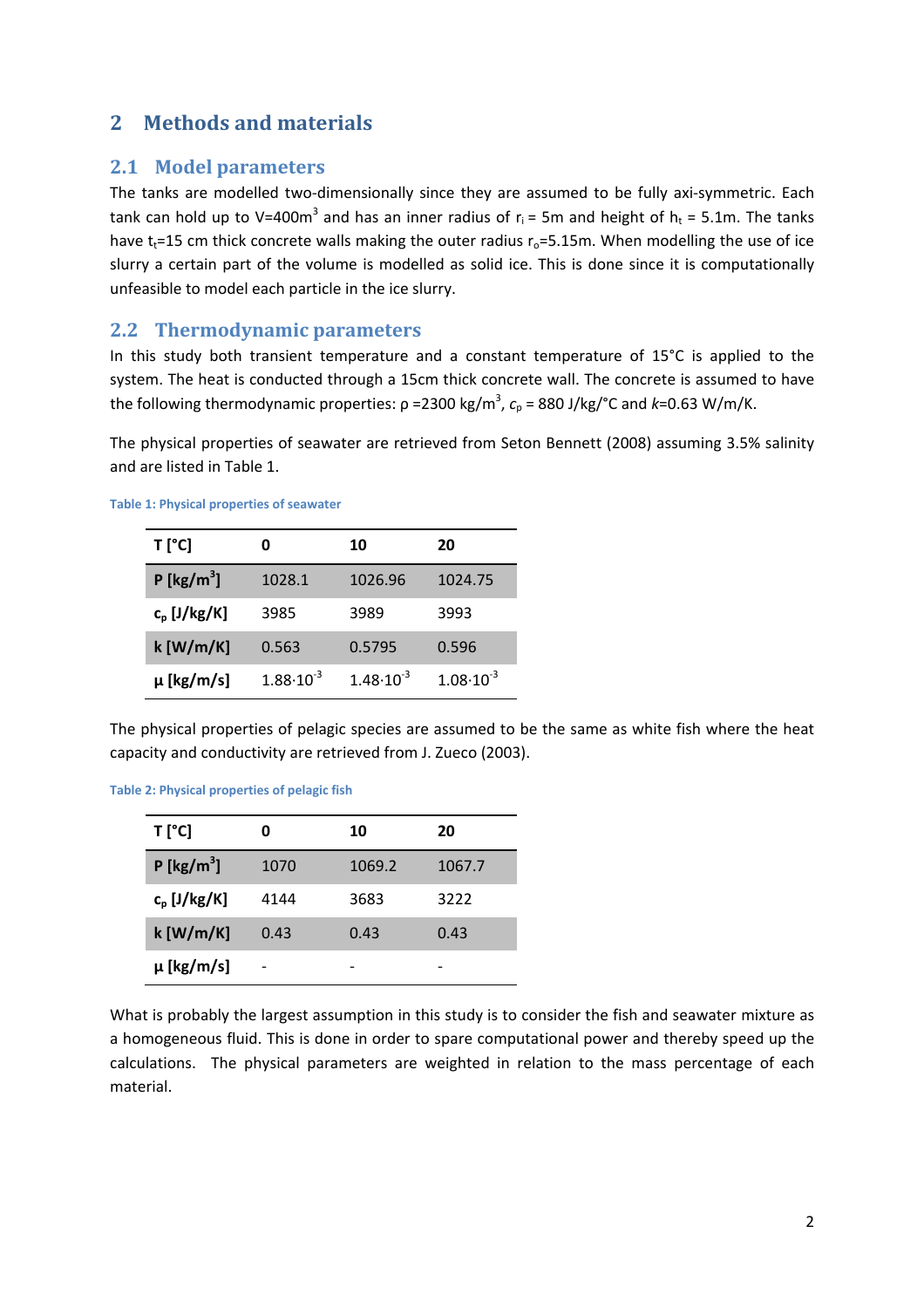**Table 3: Physical properties of fish and seawater**

| T [°C]                   | O                    | 10                   | 20                   |
|--------------------------|----------------------|----------------------|----------------------|
| $P$ [kg/m <sup>3</sup> ] | 1053.24              | 1052.31              | 1050.49              |
| $c_p$ [J/kg/K]           | 4080                 | 3805                 | 3530                 |
| $k$ [W/m/K]              | 0.4832               | 0.4898               | 0.4964               |
| $\mu$ [kg/m/s]           | $1.88 \cdot 10^{-3}$ | $1.48 \cdot 10^{-3}$ | $1.08 \cdot 10^{-3}$ |

The physical parameters displayed in the tables above are interpolated linearly as a function of temperature during the solution of the model.

### **2.3 Meshing**

In this unsteady free convection problem choosing a suitable time-step and grid spacing is essential for a successful meshing strategy. The thickness of the boundary layer for a vertical flat plate in a free convection problem is determined from Holman (2002) as

$$
\frac{\delta}{x} = 3.93 \, \text{Pr}^{-\frac{1}{2}} (0.952 + \text{Pr})^{1/4} \, \text{Gr}_x^{-1/4}
$$

which at *x*=0.5m gives a boundary layer thickness of *δ*=8.1 mm. The cell dimensions at the boundary layer are therefore chosen as Δx=2 .0 mm.



Figure 2: Meshing of the model, where an axi-symmetric boundary condition is used at the west side.

Even though an implicit solution method is used to solve the time dependent problem the time step is chosen such that the resulting Courant number is close to 1 such that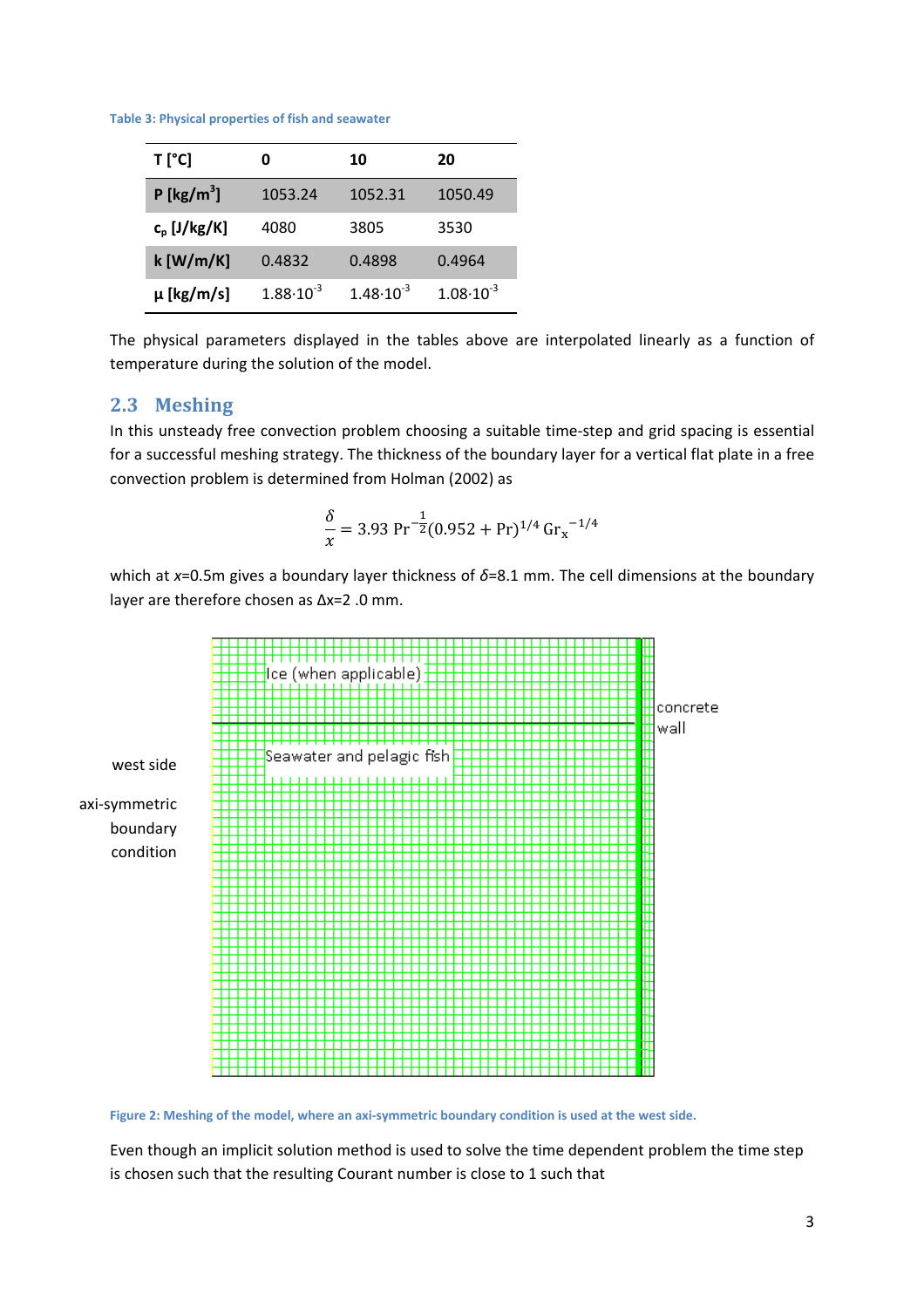$$
\Delta t = \frac{\Delta x}{u} C u
$$

Iterating the model gives a maximum velocity of  $u_{\text{max}}$ =0.015m/s which results in a time step of $\Delta t = 15$ s.



**Figure 3: Meshing of the boundary layer at the concrete wall.**

### **2.4 Solver**

The problem is solved using Fluent, a general purpose CFD program based on the finite volume method. An unsteady, pressure based axi‐symmetric solver is used. Buoyancy is modelled using the Boussinesq approximation where the change in density is assumed to be a linear function of temperature on an interval. A gravitational acceleration of 9.81 m/s<sup>2</sup> and an operating temperature of 273.15 K are used in the Boussinesq approximation. The specific heat and thermal conductivity of fish and seawater is interpolated linearly in the model using the parameters displayed in Table 3.

## **2.5 Boundary conditions**

The surface of the fish-water mixture is assumed to have a constant heat transfer coefficient of  $h=10$ W/m<sup>2</sup>/°C, which is a reasonable value for the heat transfer between water surface and still air (Williams, 1963). The bottom of the tank is adiabatic. In order to validate the model, a transient temperature load is used as a boundary condition on the sides of the tank.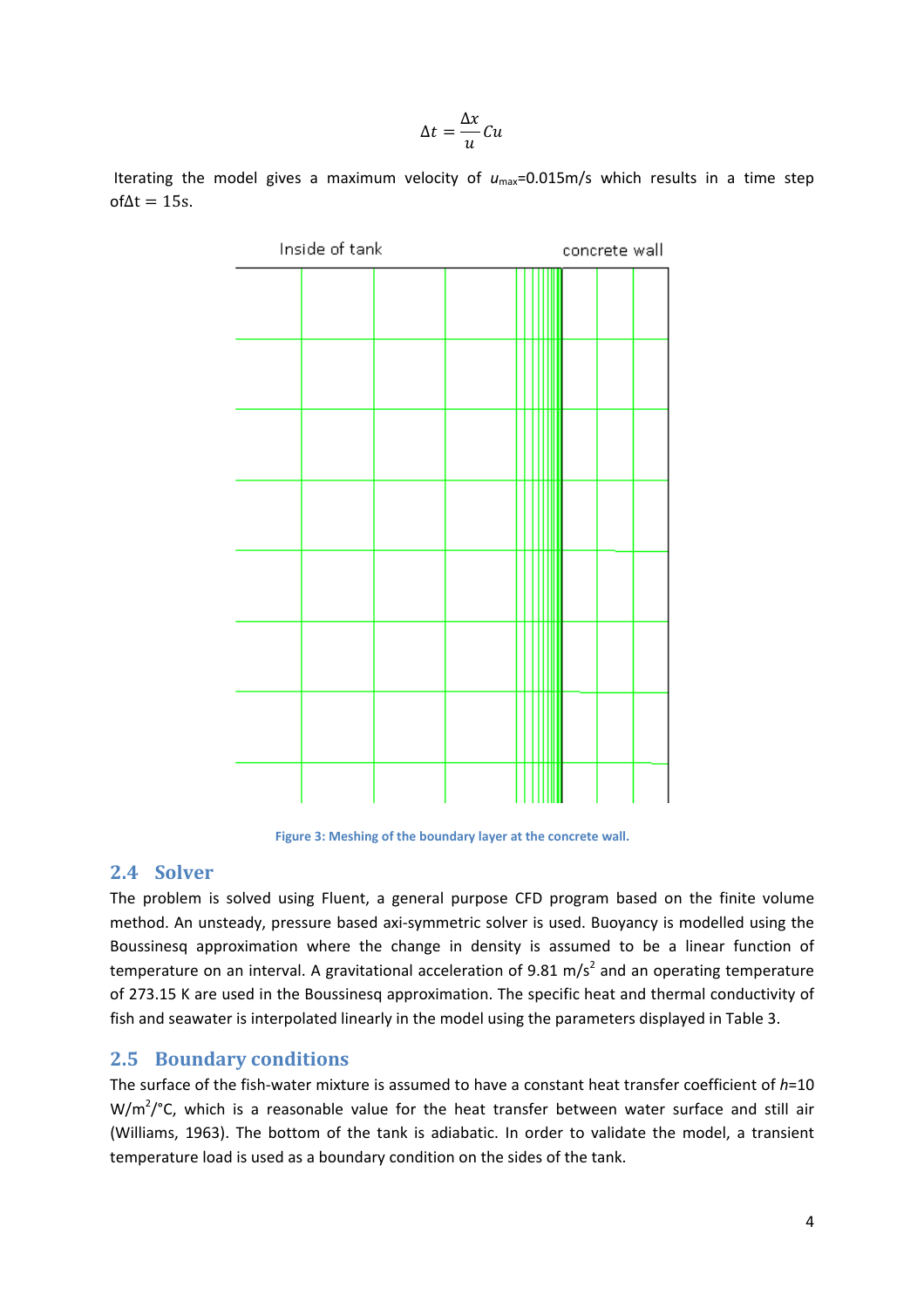### **2.6 Model validation**

#### **2.6.1 Measurements**

For experimental validation data collected by Ásgeir Gunnarsson, Ásgrímur Ingólfsson and Helgi Örn Kristinsson, as a part of their final project from the Technical school in Reykjavík, was used. The data was collected during five landings from the  $22^{nd}$  of November until December  $1^{st}$  2007.

Data was collected using eight temperature loggers, four at the side at 0.1, 1.1, 2.1 and 3.1 meters height, and four at the centre at the same heights. Temperature was measured at one minute intervals. Slurry ice was used in four cases, before, during and after landing. In one case no slurry ice was used. Data for ambient temperature was retrieved from the Icelandic Meteorological Office for the weather station at Höfn during the same time period.

#### **2.6.2 Analytical computation**

In a multilayered cylindrical system the heat flow is given by Holman (2002)

$$
q = \frac{2\pi k_c h_t (T_1 - T_0)}{\ln \left[\frac{r_0 + t_t}{r_0}\right]} + h\pi r_0^2 (T_1 - T_0)
$$

where  $T_1$  is ambient temperature and  $T_0$  is the temperature of the system. The convective heat transfer coefficient is denoted as *h*. The temperature at time step *ti*, can then be found from step *ti*‐<sup>1</sup> such that

$$
T_{0,i} = T_{0,i-1} + \frac{q}{c_p \rho V} t_i
$$

This gives the temperature development using a lumped heat capacity system. In such systems a uniform temperature distribution throughout the body is assumed. This is of course an idealization since for conduction to occur a temperature gradient must exist inside a material if heat is to be conducted into or out of the material. This assumption can then be used for comparison with the numerical model.

#### **2.7 Description of the formation of TVN and NH3 at a constant temperature**

The development of the spoilage indicator of total volatile nitrogen (TVN) for herring and blue whiting has been measured by Dr. Eyjolf Langmyre at the Sildolje- og Sildemelindustriens Forskningsinstitutt (Magnússon, 2009). In that research the environment in a ship hull was simulated at a constant temperature while the formation of TMA and  $NH<sub>3</sub>$  were measured. The relationship between temperature and the formation of those compounds was described by constructing equations based on that information.

One of the results of that research was that the formation of TMA in herring and blue whiting stored in sea can be modelled in the following way

$$
N(t) = \frac{a}{1 + b \cdot e^{-c \cdot t}}
$$

where the coefficients a, b and c are displayed for different temperatures in Table 4 for herring and Table 5 for blue whiting, both in a bulk to simulate the conditions in a ship's hull and in a single fish. The coefficient *a* denotes the initial amount of TMAO‐N.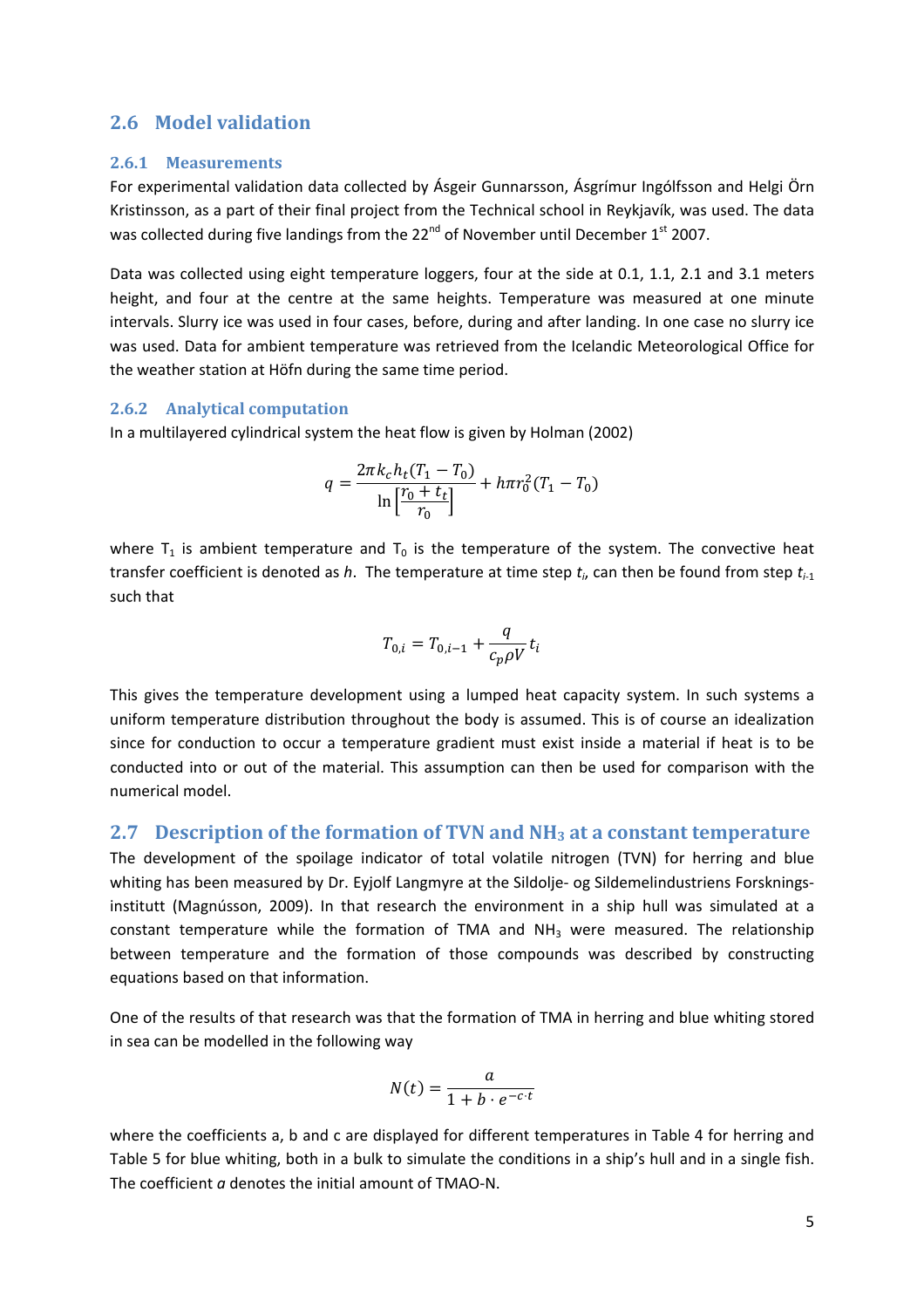|  |  |  | Table 4: Coefficients for the equation of TMA formation in herring at three different temperatures |
|--|--|--|----------------------------------------------------------------------------------------------------|
|--|--|--|----------------------------------------------------------------------------------------------------|

|                 | <b>TMA in herring (bulk)</b> |       |      |    | <b>TMA in herring (single)</b> |      |  |
|-----------------|------------------------------|-------|------|----|--------------------------------|------|--|
|                 |                              |       |      |    |                                |      |  |
| $0^{\circ}$ C   | טכ                           | 79    | 0.42 | 30 | 435                            | 0.67 |  |
| $3.7^{\circ}$ C | 50                           | 401   | 0.91 | 30 | 10630                          | 1.51 |  |
| $9.5^{\circ}$ C | 50                           | 22411 | 2.25 | 30 | 376823                         | 3.08 |  |

**Table 5: Coefficients for the equation of TMA formation in blue whiting at three different temperatures**

|                 |    | <b>TMA in blue whiting (bulk)</b> |       |    | <b>TMA in blue whiting (single)</b> |       |  |
|-----------------|----|-----------------------------------|-------|----|-------------------------------------|-------|--|
|                 |    |                                   |       |    |                                     |       |  |
| $0^{\circ}$ C   | 80 | 32.29                             | 0.448 | 40 | 12.64                               | 0.506 |  |
| $3.1^{\circ}$ C | 80 | 18.01                             | 0.699 | 40 | 43.92                               | 0.986 |  |
| $10^{\circ}$ C  | 80 | 58.34                             | 1.575 | 40 | 59.17                               | 1.764 |  |

The formation of  $NH<sub>3</sub>$  in the herring itself can be modelled such that

 $N(t) = a \cdot e^{b \cdot t}$ 

where the coefficients a and b are displayed in Table 6 for herring and Table 7 for blue whiting.

**Table 6: Coefficients for the equation of NH3 formation in herring at three different temperatures** 

|                 | $NH3$ in herring (bulk) |       |     | $NH3$ in herring (single) |
|-----------------|-------------------------|-------|-----|---------------------------|
|                 | а                       |       | а   |                           |
| $0^{\circ}$ C   | 9.4                     | 0.077 | 9.4 | 0.081                     |
| $3.7^{\circ}$ C | 9.4                     | 0.113 | 9.4 | 0.129                     |
| $9.5^{\circ}$ C | 9.4                     | 0.205 | 9.4 | በ 239                     |

**Table 7: Coefficients for the equation of NH3 formation in blue whiting at three different temperatures**

|                 | $NH3$ in blue whiting (bulk) |       | $NH3$ in blue whiting (single) |
|-----------------|------------------------------|-------|--------------------------------|
|                 |                              |       |                                |
| $0^{\circ}$ C   |                              | 0.112 | 0.144                          |
| $3.1^{\circ}$ C |                              | 0.186 | 0.175                          |
| $10^{\circ}$ C  |                              | 0.343 | 0.337                          |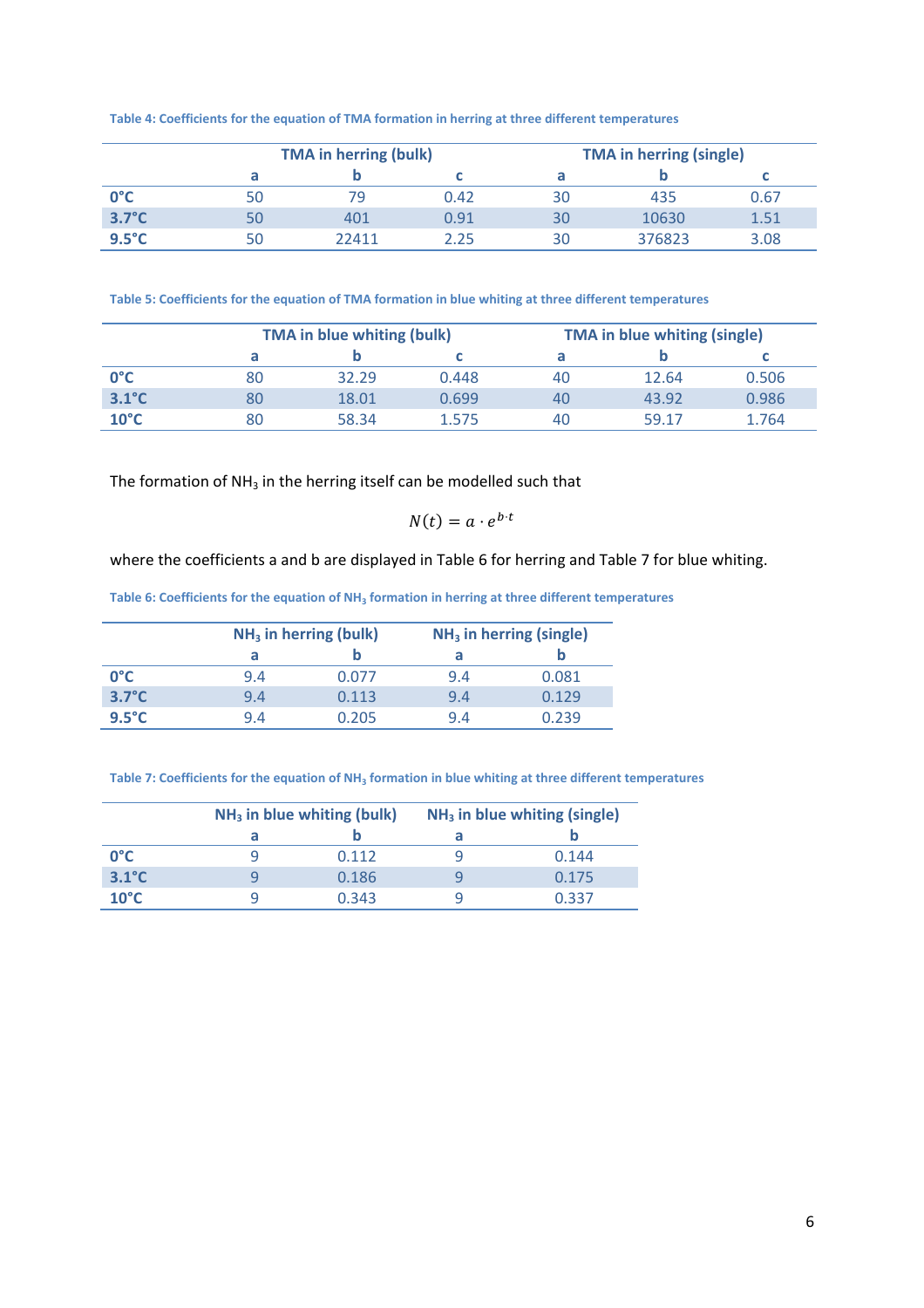# **2.8 Quality forecasting model**

The equations above cannot be applied directly for temperature modelling as they are only valid for constant temperatures. By using a second order interpolation of the experimental data the following system of equations is retrieved in the case of herring stored in a bulk

$$
TMA = c \cdot TMA_0 - \frac{c}{a} \cdot TMA_0^2
$$
  
\n
$$
c = 79.3687 - 0.8118 \cdot T + 0.0019 \cdot T^2
$$
  
\n
$$
a = 30
$$
  
\nNH<sub>3</sub> = v \cdot (NH<sub>3</sub>)<sub>0</sub>  
\n
$$
v = 38.3817 - 0.29219 \cdot T + 0.00056 \cdot T^2
$$
  
\nTVN = TMA + NH<sub>3</sub>

and for blue whiting in a bulk the formation of TVN as a function of temperature is given as

$$
TMA = c \cdot TMA_0 - \frac{c}{a} \cdot TMA_0^2
$$
  
\n
$$
c = 325.3523 - 2.4457 \cdot T + 0.0046 \cdot T^2
$$
  
\n
$$
a = 80
$$
  
\nNH<sub>3</sub> = v \cdot (NH<sub>3</sub>)<sub>0</sub>  
\n
$$
v = -14.83958 - 0.08525 \cdot T + 0.00011 \cdot T^2
$$
  
\nTVN = TMA + NH<sub>3</sub>

The time dependent problem is then solved by solving the differential equations

$$
\frac{d}{dt} \text{TMA} = c \cdot \text{TMA} - \frac{c}{a} \cdot \text{TMA}^2
$$

$$
\frac{d}{dt} \text{NH}_3 = v \cdot \text{NH}_3
$$

using numerical methods such as a fourth order Runge‐Kutta solver with temperature history as an input.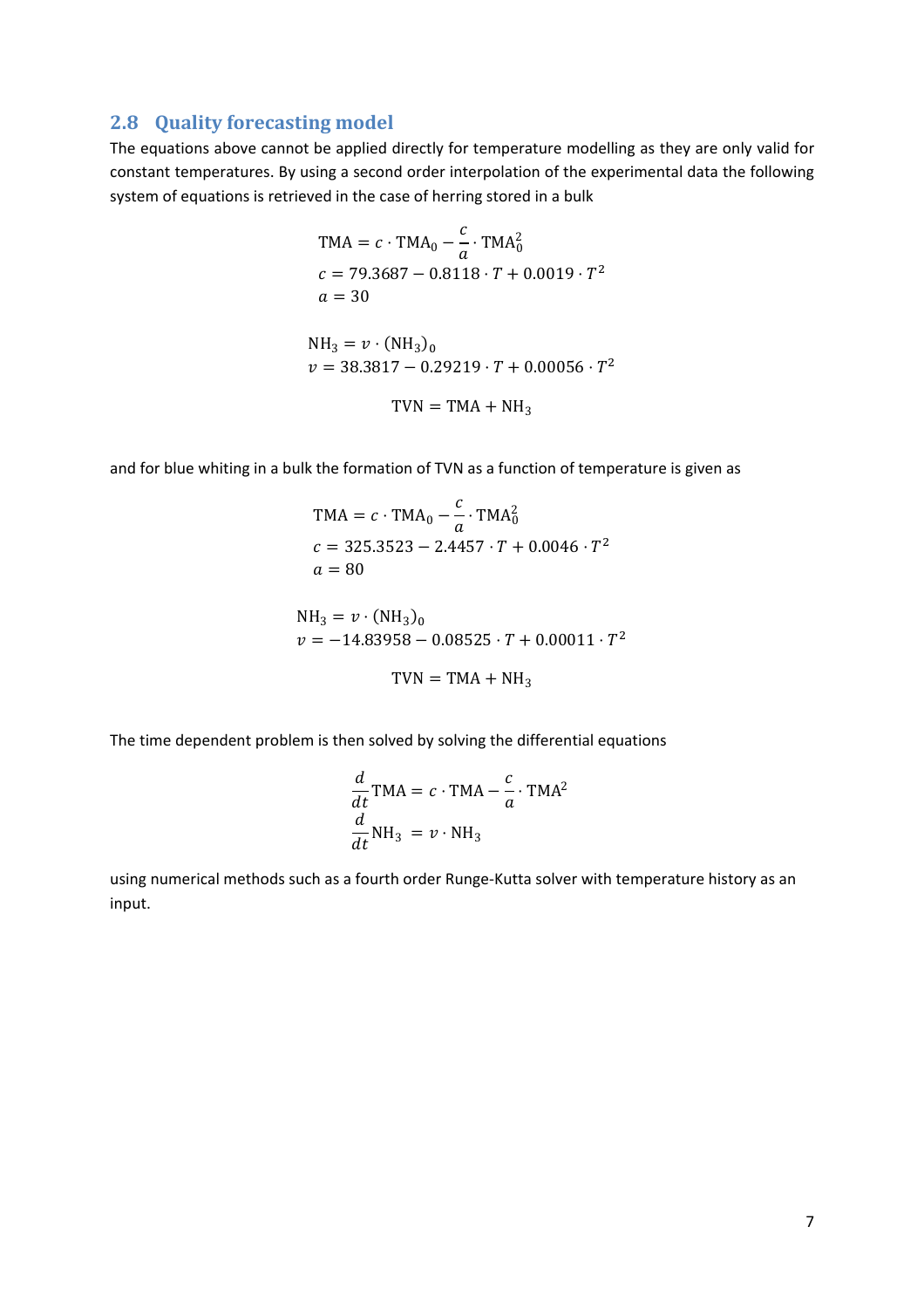# **3 Results**

### **3.1 Unsteady temperature load**

For the unsteady temperature load the temperature history from the  $21^{st}$  of November until the  $1^{st}$ of December at Höfn was used. A layer of 0.5m thick ice is assumed to be on top of the fish and seawater mixture.



**Figure 4: Response of the system to an unsteady temperature load with ice**

Figure 4 shows the temperature response to that particular heat load. The lines labelled with 'centre' are located at the axi-symmetric boundary condition, at a height of 2.5m (middle) and 5m (top). The lines labelled as 'side' are located at the boundary between the concrete wall and the fish‐seawater mixture at heights 0m (bottom), 2.5m (middle) and 5m (top). In all cases the temperature history is interpolated linearly in three dimensions, height, radius and time. The points at the sides are the fastest to respond since the only thermal barrier between them and the heat load is a 15cm thick concrete wall. When approaching the centre of the storage tank, the temperature distribution becomes more uniform, as the ice melts to compensate for increased heat in the system. The temperature at the centre of the tank remains at 0°C throughout the time period which was observed since the heat load is not enough to fully melt the ice which was put in the tank. The temperature where the ice is located stabilizes at 0°C rather than ‐1.9°C, which is the melting point for 3.5% brine, since the usage of flake ice is assumed, which is produced without salt. The temperature of the ice layer itself (Centre‐Top) steadily increases during the time period and approaches melting point at the end of it.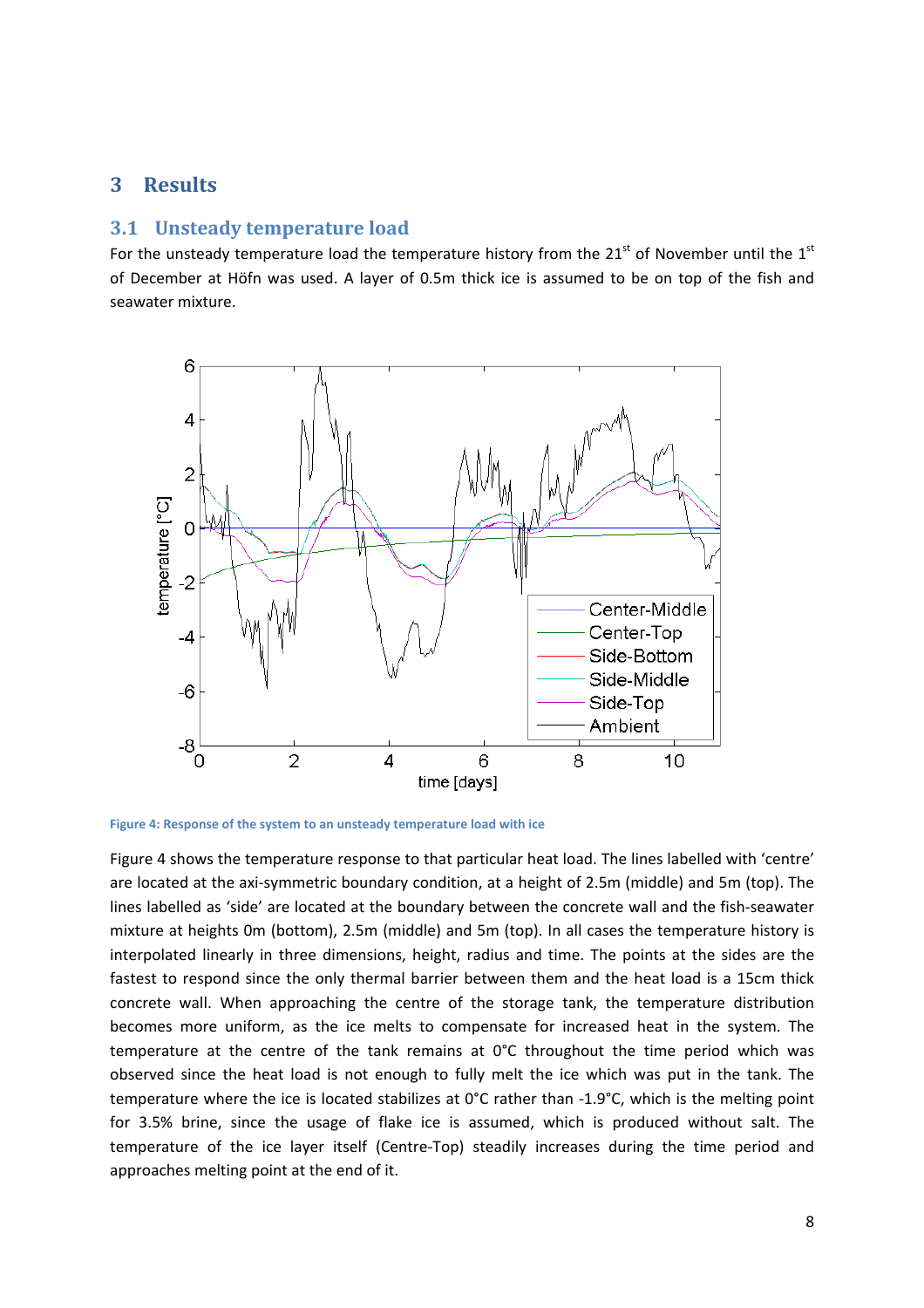

**Figure 5: Response of the system to an unsteady temperature load with no ice**

Figure 5 shows the temperature response to the heat load from the 22nd of November until the 1st of December without ice in the system. The system seems to respond slightly faster to temperature load than without ice. Had the temperature load during that period been more, a sharper contrast would probably have emerged between the system with ice and without ice.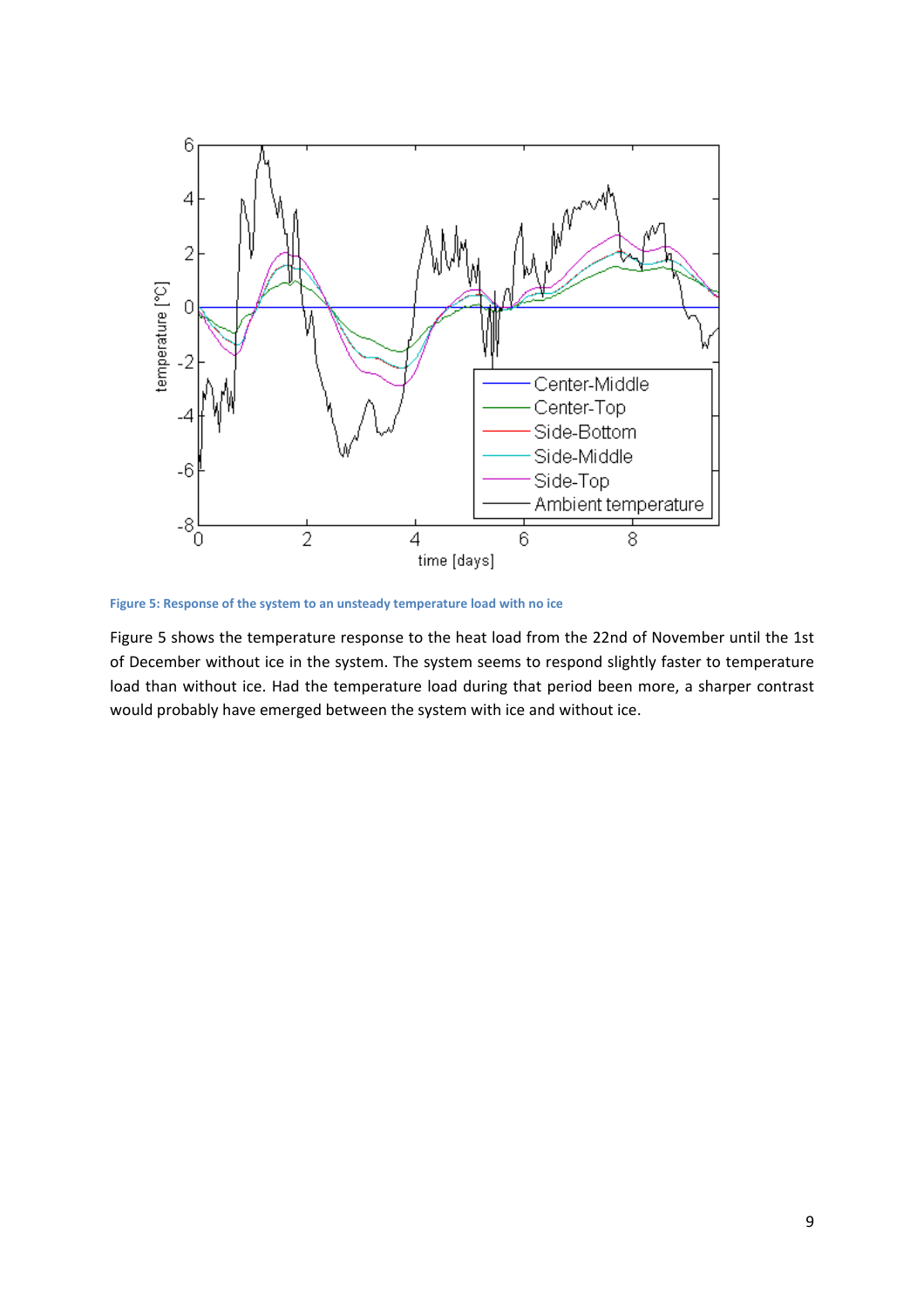# **3.2 Steady temperature load**

In the problem with a steady temperature load an initial temperature of 0.3°C was used and a temperature load of 15°C applied.



 $t = 0.167h$  T<sub>m</sub> = 0.389°C





 $t = 34.167h$  T<sub>m</sub> = 1.975°C

**Figure 7: Temperature profile of the tank at 34.167h with a temperature load of 15°C applied.**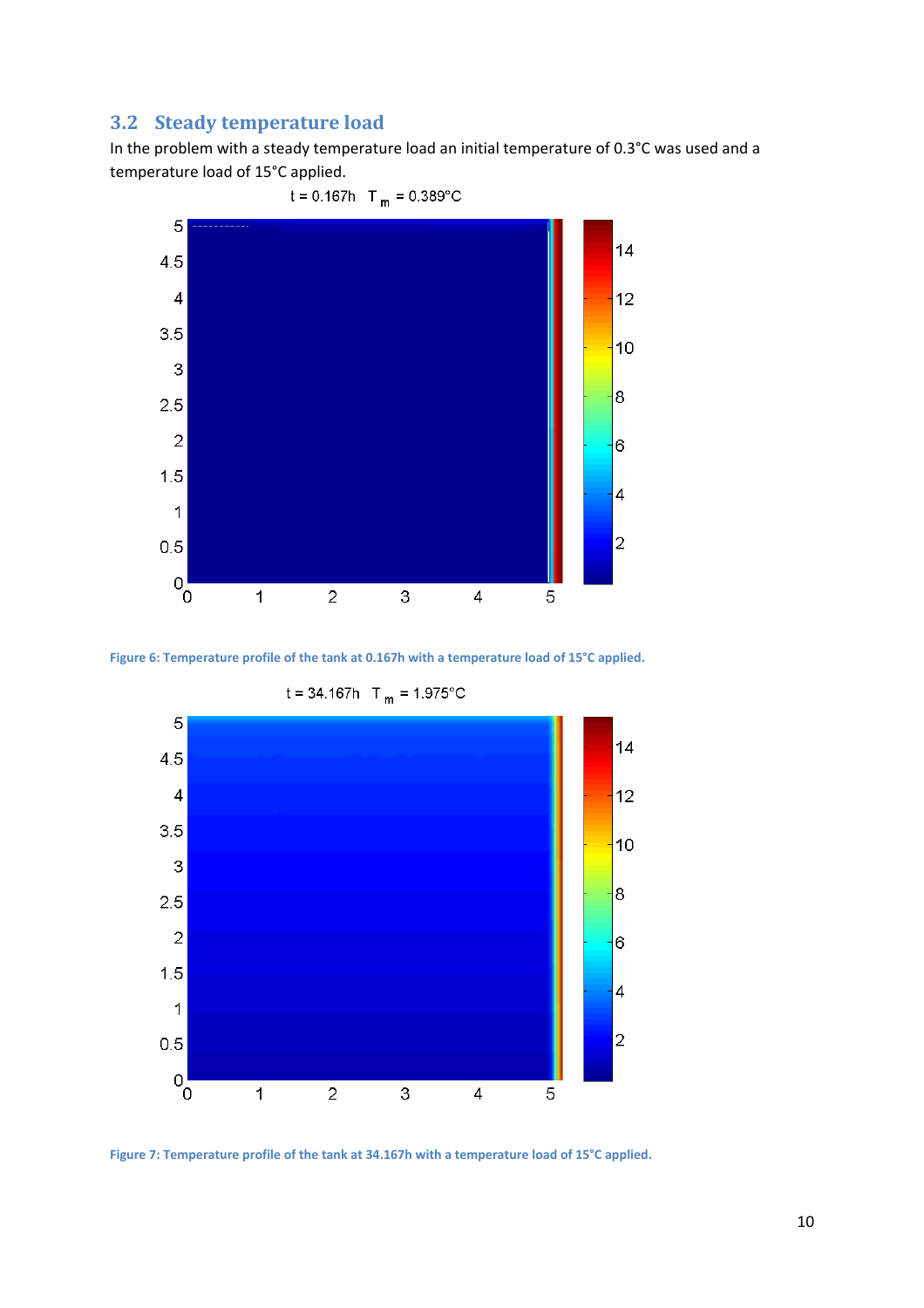





**Figure 9: Temperature profile of the tank at 102.500h with a temperature load of 15°C applied.**

Figure 6-Figure 9 show the development of the temperature profile in the system when a stable temperature load of 15°C is applied. The temperature at points closest to the top and sides increases

11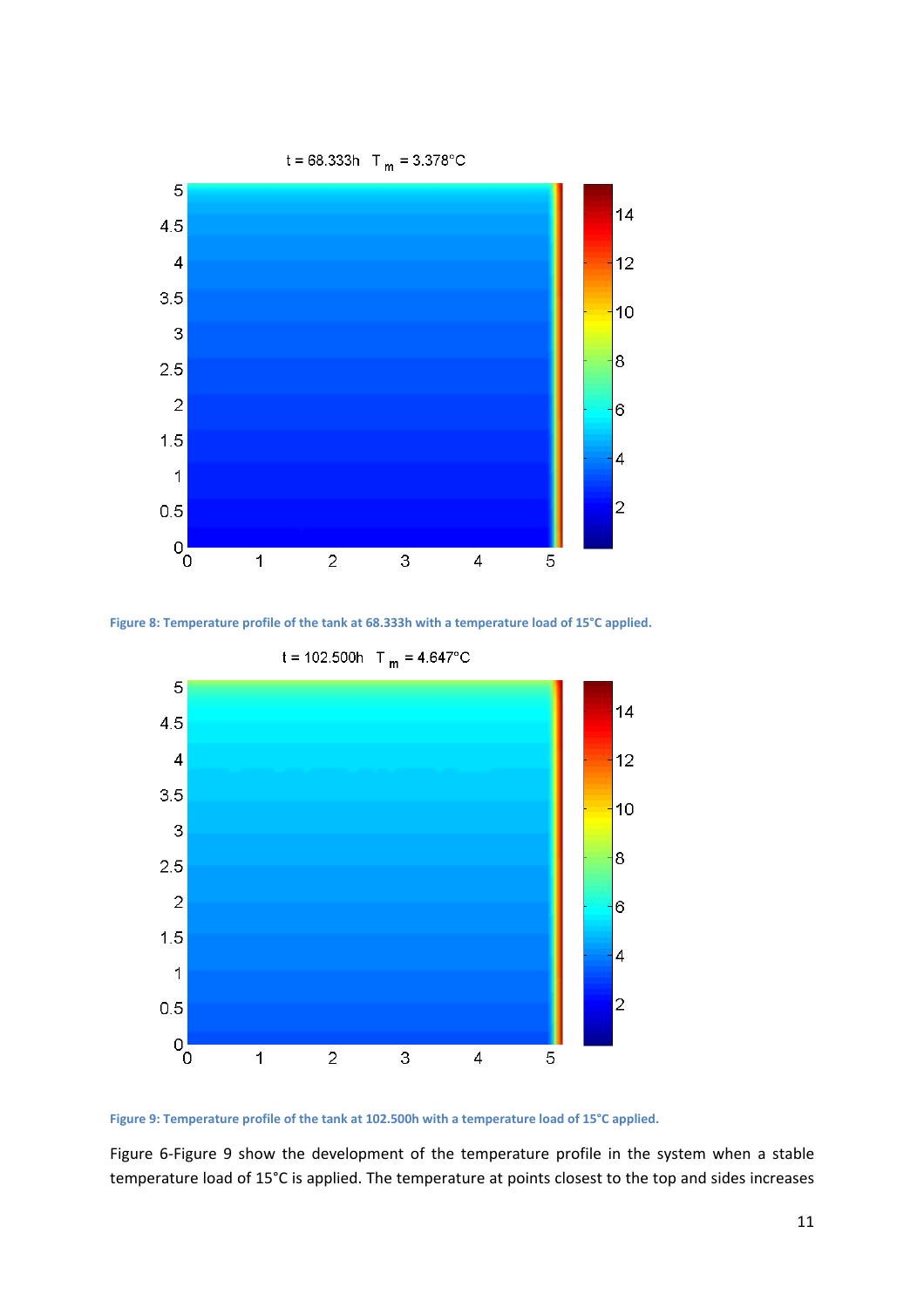fastest, but the temperature change decreases in the deeper parts of the tank. The mean temperature ( $T_m$ ) goes from 0.4°C to 4.6°C the 102.5 hours which are observed. The vertical-gradient of the temperature seems to be dominant, as the Boussinesq approximation gives buoyancy to warmer water.

A small boundary layer can also be seen at the boundary between the concrete wall and the fish and seawater mixture. In fact, the heat input there creates a circulation in the system, where warm fluid rises to the top, mixes with colder fluid, and falls to the bottom close to the axi-symmetric boundary at the centre of the tank.

#### **3.2.1 Comparison with analytical results**



Figure 10: Comparison of an analytic method using lumped heat capacity system and the numerical method applied in **other calculations.**

Figure 10 shows the temperature development assuming a steady ambient temperature of 15°C and an initial temperature of fish and seawater of 0.3°C. Using the numerical method the average temperature of the fish‐seawater mixture is found over the temperature distribution in the entire tank displayed in Figure 6‐Figure 9. The temperature profiles seem to follow each other rather closely. However, the temperature found using the lumped heat capacity model seems to rise slightly faster than that using the numerical method. The reason for this is that in the analytical model the only resistance for heat to be pumped into the system is the concrete wall, while the heat resistance of the fish‐seawater mixture is not taken into account. The similarity of the two temperature profiles can be seen as an indication that the model is accurate, and increases confidence in the numerical solution.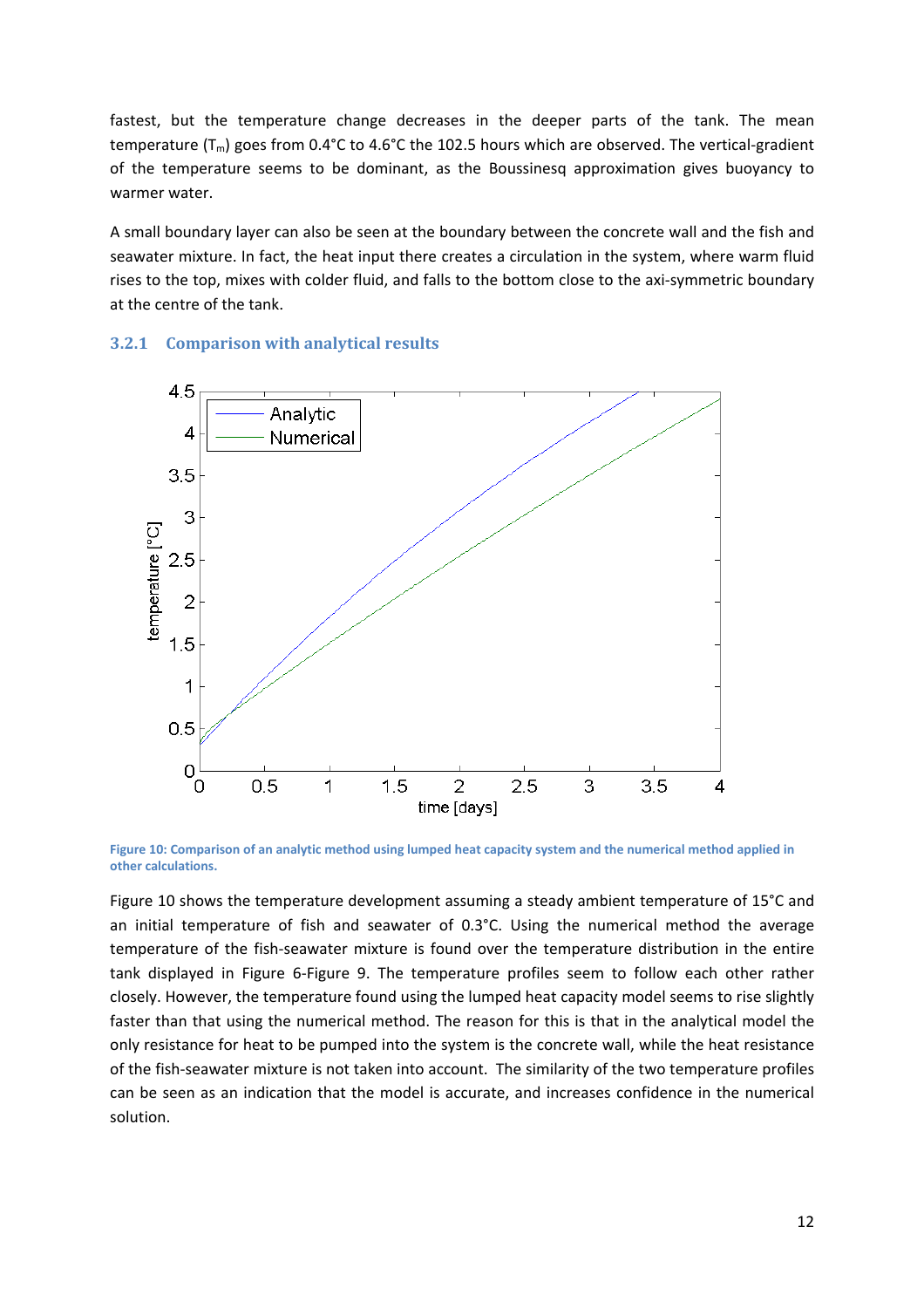### **3.3 Development of TMA and NH3**

Applying the temperature development shown for the numerical solution in Figure 10 where a steady temperature load of 15°C is applied can now be used to calculate the development of the TMA,  $NH<sub>3</sub>$  and TVN in the catch over time.



Figure 11: Formation of TMA, NH3 and the resulting TVN for the average temperature in the tank applying a 15°C steady **temperature load.**

Assuming an initial amount of TMA<sub>0</sub>=10 mg/100g and  $(NH_3)_0$ =20 mg/100g the graphs displayed in Figure 11 are generated. The raw material is assumed to be blue whiting.

The temperature increases steadily during the four days which are examined, which results in a slow generation of TMA and  $NH<sub>3</sub>$  the first two days which then begins to increase rapidly and ends in a total volatile nitrogen (TVN) content of approximately 92 mg/100g.

The limits for production of high quality fish meal is usually around 100‐120mg/100g (Gunnarsson, 1998). The final value of TVN for this given temperature history and initial values of TMA and NH<sub>3</sub> is slightly lower than this limit.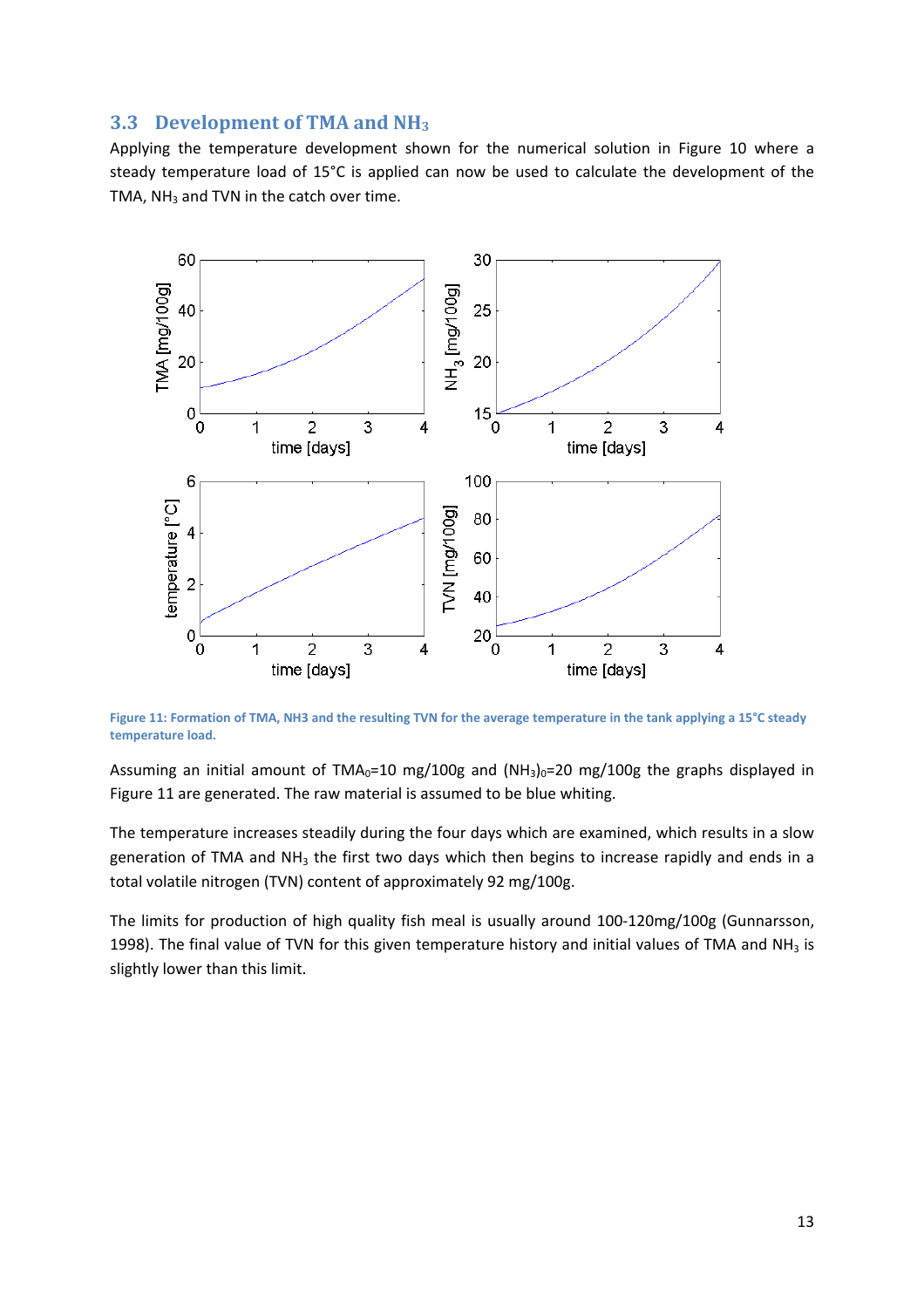

Figure 12: Formation of TMA, NH3 and the resulting TVN for the temperature at the top of the tank closest to the wall **where the same temperature load as in Figure 5 is applied.** 

The model which has been developed in this project is very robust in the sense that it can be applied to any point in a CFD model which can also be forced with any temperature time series. This is done by coupling Fluent, a general purpose CFD program, with MATLAB, a high performance language for technical computing.

Figure 12 shows the versatility of the methodology which has been developed in this project. The point at the top of the tank closest to the concrete wall is selected which is the most sensitive to external temperature load. The same transient temperature history as in Figure 5 is then applied to the system for the first four days and the resulting spoilage indicators found using the quality forecasting model.

The influence of temperature on the spoilage indicators can clearly be seen on Figure 12 where a rise from -1°C to 2°C on the second day greatly increases the formation of TMA and NH<sub>3</sub>. The speed at which the TMA and  $NH<sub>3</sub>$  are generated then decreases again when the temperature gets lower. Since the ambient temperature is low during that time period the overall formation of TVN is limited and well within the limits of high quality meal, where the final value at day 4 is approximately 63mg/100g.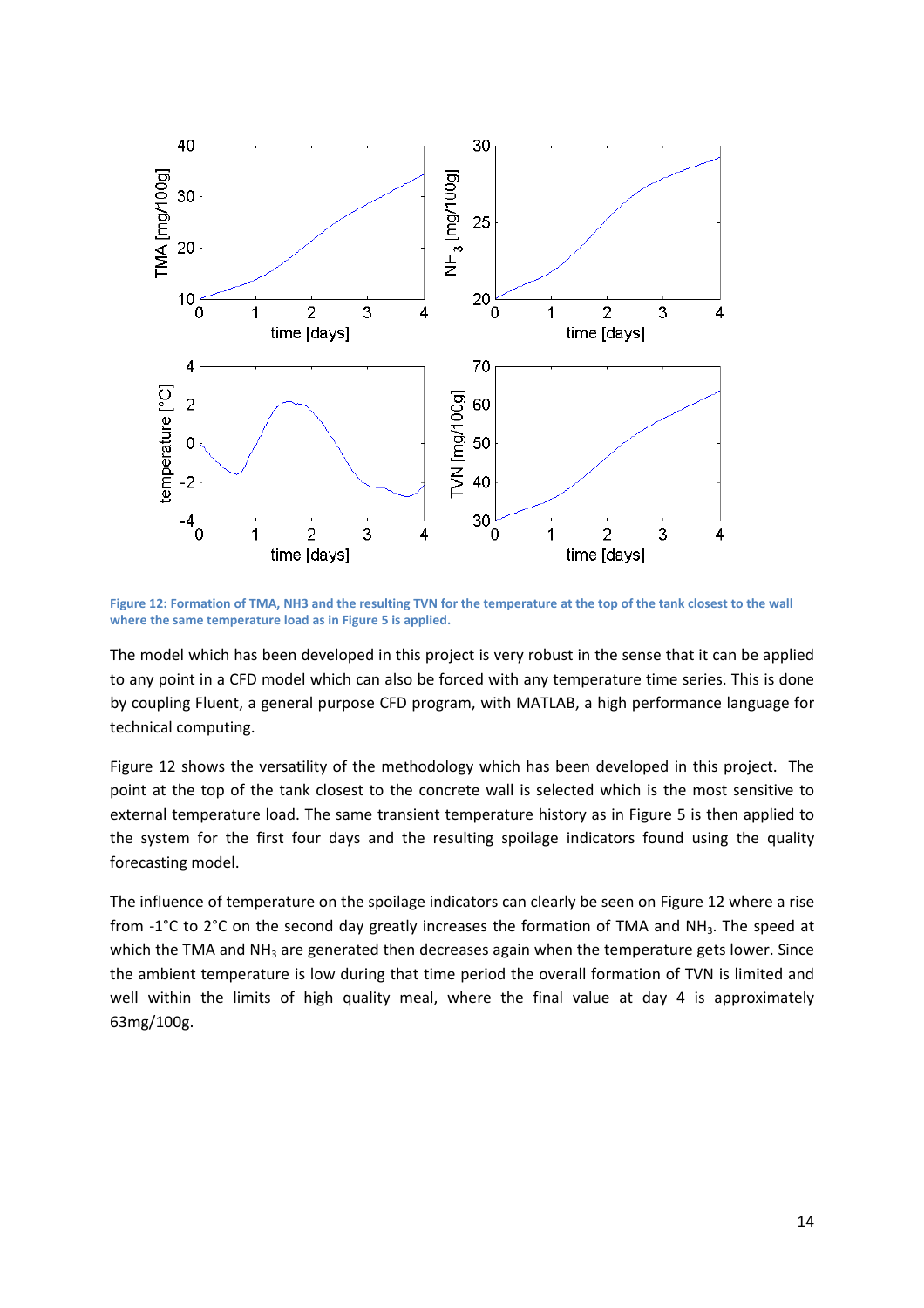# **4 Conclusions and future work**

The main conclusion is that it is possible to model heat transfer in storage tanks for pelagic species using computational fluid dynamics. Both steady and transient temperature load can be applied and the usage of flake ice can be taken into account by modelling a certain portion of the system in a solid phase. The numerical method gives similar results as the lumped heat capacity method, but is probably more accurate since it takes into account heat transfer inside the medium, rather than assuming it as a body with uniform temperature distribution.

During the time period, which the effects of a transient temperature load were examined, the temperature fluctuated around 0°C. The result of this was a limited effect on the average temperature on the fish‐seawater mixture. However, the response of the system was evident, especially close to the concrete walls and the top layer of the mixture.

The quality forecast model was also successfully coupled into the thermodynamic model by integrating Fluent with the technical computing language MATLAB. This way it is possible to directly forecast the quality of the catch from ambient temperature only. This could prove immensely useful in the management and processing of pelagic species.

In future work the model could be improved in several ways. The assumption that the mixture of fish and seawater can be examined as a homogenous fluid is the most likely to introduce some inaccuracies. A more detailed solution to that problem would be very useful for further studies utilizing computational fluid dynamics in the seafood industry.

The model could be improved in several other ways. For example some methods could be developed to take the surface area of the flake ice into account. That would likely give a more realistic image of the effects of ice application and to which extent it stabilizes the temperature of the contents of the tanks. Another way, in which the model could be improved, would be to introduce air‐convection outside the walls of the tanks. This could be a good improvement on the model, and introduce the effects of wind speed on temperature response.

Experimental results on the formation of TMA and NH<sub>3</sub> in pelagic species given some transient temperature load could prove to be very useful in future research. This could improve the quality forecasting model and hence further increase its reliability.

# **Acknowledgements**

The project is funded by AVS which is a research and development fund of the Ministry of fisheries in Iceland. This project is also co‐funded by Byggðastofnun.